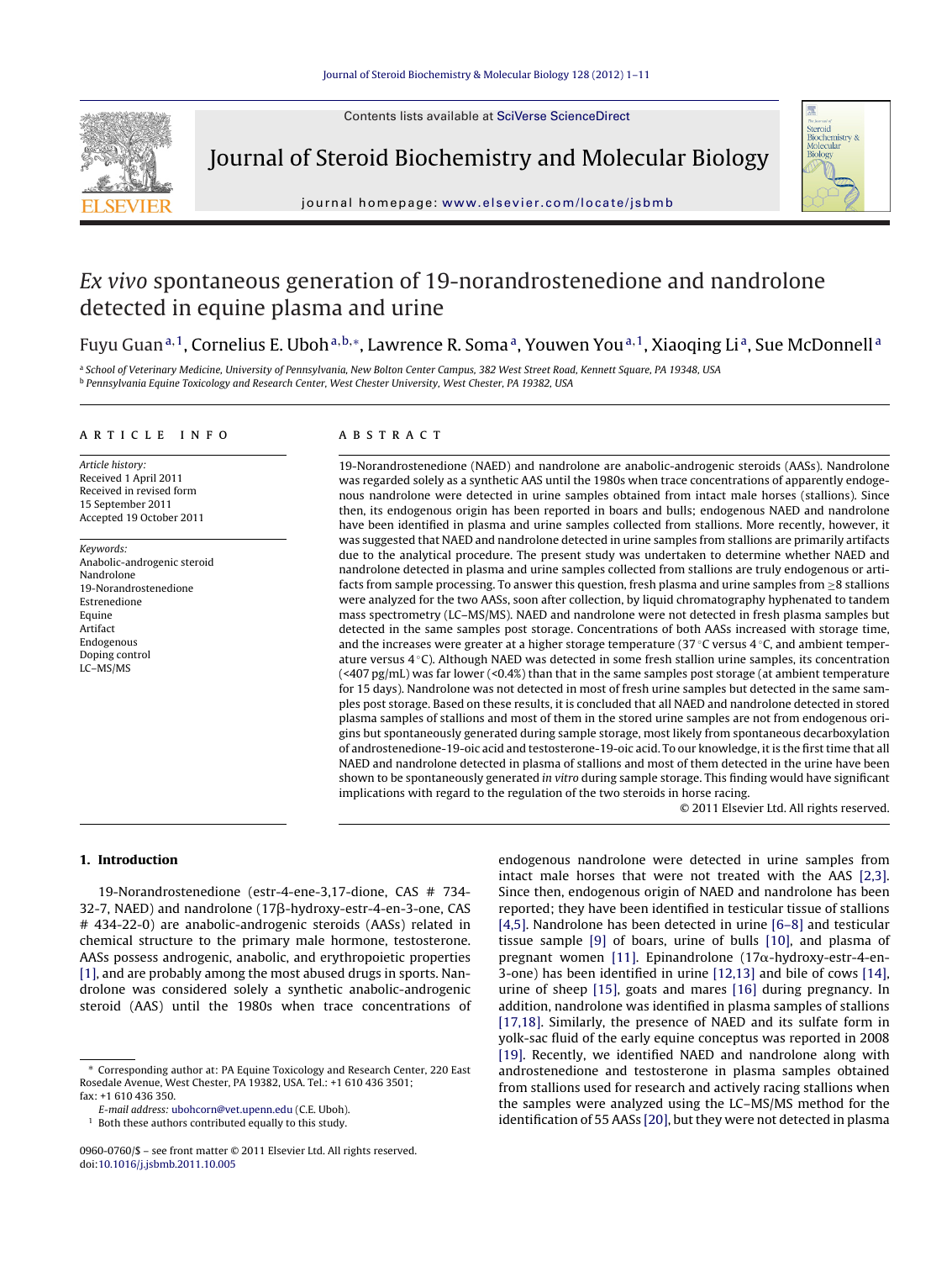samples collected from fully castrated male horses (geldings) and adult female horses (mares) (unpublished result). In a recent publication, urinary NAED with 5(10)-estrene-3 $\beta$ ,17 $\alpha$ -diol was used for identification of cryptorchidism in the horse [\[21\].](#page-10-0) In short, on the basis of the publications to date, NAED and nandrolone seem to be accepted as endogenous steroids. Endogenous productions of NAED and nandrolone and their relevance to human doping control have been reviewed [\[22\].](#page-10-0) Nonetheless, Houghton et al. recently reported that NAED and nandrolone identified in urine of stallions were primarily artifacts resulting from sample preparation [\[23,24\].](#page-10-0) The result of this study led us to the question of whether NAED and nandrolone identified in plasma samples from stallions are endogenous or artifacts caused by the analytical procedure used. The purpose of the present study was to address the issue of origin of NAED and nandrolone detected in plasma and urine of stallions, which has regulatory implications in doping control.

## **2. Experimental**

#### 2.1. Chemicals and reagents

19-Norandrostenedione, nandrolone, androstenedione, and testosterone were purchased from Steraloids (Newport, Rhode Island, USA), and  $D_3$ -testosterone was obtained from Sigma (St. Louis, Missouri, USA). Methanol, Water (both Optima grade), and ammonium formate (Certified) were purchased from Fisher Scientific (Pittsburgh, Pennsylvania, USA).

Formate buffer stock solution (pH 6.6) comprising 1.0 mol/mL ammonium formate was prepared from ammonium formate powder without pH adjustment. Formate buffer working solution containing 2 mmol/L ammonium formate (pH 6.6) was prepared by diluting the formate buffer stock solution with water.

A stock solution of each AAS (1.0 mg/mL) was prepared by dissolving weighed dry powder in methanol, and stored at  $4^\circ$ C. A primary working solution of each AAS at 20  $\mu$ g/mL in methanol was prepared by diluting the stock solution of each AAS with methanol, and stored at  $4^\circ$ C. Working solutions of a mixture of four AASs at 250, 100, 50, 25, 10, 5.0 and 2.5 ng/mL were prepared by mixing the primary working solutions of each analyte (20  $\mu$ g/mL) and diluting with methanol. D<sub>3</sub>-testosterone solution (100 ng/mL) was prepared by diluting the primary working solution with methanol.

#### 2.2. Sample collection

Control equine blood and urine samples were collected from drug-free geldings or mares used in research. Plasma was harvested from blood samples. Control plasma and urine samples, determined to be free of the analytes using the LC–MS/MS method previously described [\[20\],](#page-10-0) were used to prepare calibrators for quantification of the analytes.

Blood samples were collected fromtenresearchstallions inApril of 2010, two research Standardbred stallions in May of 2010, and six actively racing Standardbred stallions in June of 2010, using vacuum collection tubes with potassium oxalate as an anti-coagulant and sodium fluoride as an inhibitor of plasma esterases (Kendall, Mansfield, Massachusetts, USA). Urine samples were collected in May of 2010 from a Thoroughbred stallion retired from racing but otherwise in good health, an actively racing Standardbred stallion and six actively racing Standardbred colts (all 3–4 years old) in August of 2010. The blood and urine samples were shipped on ice to our laboratory, or plasma was immediately harvested from blood and then sent on ice to the laboratory within 5 h of collection.

Plasma and urine samples were processed using the following protocol: fresh samples shipped were extracted and analyzed within 5 h of collection; the same samples were stored at different temperatures (4  $\degree$ C, ambient temperature (21  $\degree$ C), and 37  $\degree$ C) for various periods of time in order to monitor the effects of storage temperature and time on concentrations of the analytes.

#### 2.3. Sample preparation

Plasma calibrators containing NAED, nandrolone, androstenedione and testosterone each at 50, 100, 200, 500, 1000, 2000, 5000 and 10,000 pg/mL plus  $D_3$ -testosterone as internal standard (IS) at 2000 pg/mL were prepared by spiking control plasma sample aliquots (0.5 mL each) with 10  $\mu$ L of the working solution of the mixed analytes and  $10 \mu L$  of the IS solution. The spiked samples were freshly prepared shortly before extraction. Quality control (QC) plasma samples each containing the IS at 2000 pg/mL and the analytes each at 200, 1000, and 5000 pg/mL were similarly prepared. Stallion plasma samples (0.5 mL each) for determination of the 4 analytes were fortified with the IS  $(10 \mu L)$  alone. Urine calibrators (0.5 mL each) were prepared according to the procedure described above for plasma calibrators. Aliquots of urine samples (0.5 mL each) collected from Stallions were similarly prepared as described above for stallion plasma samples.

Plasma and urine samples prepared above were extracted as previously reported [\[17,20\].](#page-10-0) Briefly, to each of the plasma or urine samples in test tubes, MTBE (5 mL) was added. The tubes were gently shaken for 5 min on a rotorack device (Thermlyne, Dubuque, Iowa, USA) and centrifuged at ∼3000 rpm (∼1400 × g) for 5 min. The (top) organic layer in each tube was decanted or transferred with a glass Pasteur pipette into a fresh glass tube (16 mm  $\times$  100 mm), and dried at 50 ◦C in a hot block (Techni Dri-Block DB-3, Duxford, Cambridge, UK) under a stream of air or nitrogen gas. The dried sample extract was reconstituted in 100  $\mu$ L of sample solvent-50% methanol in aqueous formate buffer solution (2 mM, pH 6.6), and a 20-µL aliquot was subjected to LC-MS analysis.

## 2.4. Instrumentation

All sample analyses were conducted on a system of ultra high-performance liquid chromatography hyphenated to tandem mass spectrometry (UHPLC–MS/MS), consisting of an Accela liquid chromatograph with an Accela autosampler and a Finnigan TSQ Quantum Ultra triple quadrupole mass spectrometer equipped with a heated electrospray ionization (H-ESI) source (Thermo Fisher Scientific, San Jose, California, USA). The mass spectrometer was operated at unit mass resolution (FWHM set at 0.7 for both Q1 and Q3) in the positive ion mode, and calibrated with polytyrosine-1,3,6 that comprised Tyr,  $(Tyr)_3$ , and  $(Tyr)_6$ .

UHPLC separations of the analytes were performed on a Hypersil Gold C<sub>18</sub> column (50  $\times$  2.1 mm I.D., 1.9- $\mu$ m particle size; Thermo Fisher Scientific, Waltham, Massachusetts, USA) that was maintained at  $50^{\circ}$ C. The separations were conducted with  $2 \text{ mM}$ aqueous ammonium formate buffer solution at pH 6.6 (mobile phase solvent A) and methanol (mobile phase solvent B). A mobile phase gradient was used for elution of the analytes and programmed as follows: solvent B was increased from 50% (0 min) to 65% (3.5 min), to 90% (4.0 min), held at 90% (4.3 min), decreased to 50% (4.4 min), and held at 50% (5.0 min). The mobile phase flow rate was  $500 \mu L/min$ .

The H-ESI source parameters optimized for LC flow rate at  $500 \mu L/min$  (50% solvent A + 50% solvent B) were as follows: spray voltage, 1000V; sheath gas (nitrogen) setting, 60 arbitrary units; auxiliary gas (nitrogen) setting, 30 arbitraryunits; sweepgas (nitrogen) setting, 3 arbitrary units; vaporizer temperature,  $350^{\circ}$ C; the ion transfer capillary temperature, 330 ◦C. Argon gas was used as collision gas for MS/MS experiments, and its pressure was set at 1.5 mTorr in the collision-induced dissociation (CID) cell. Selectedreaction monitoring (SRM) was employed for analyte detection,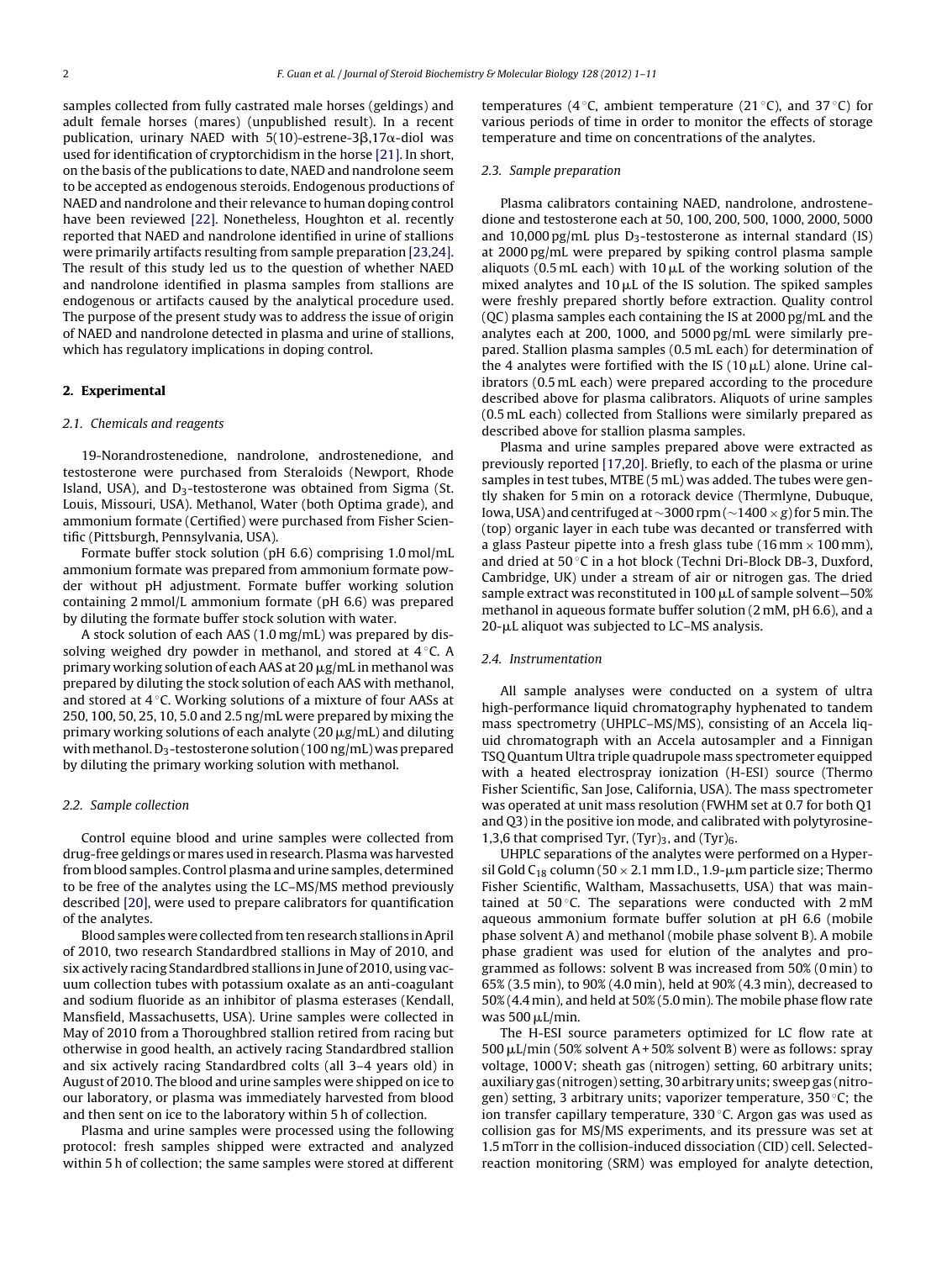#### **Table 1**

Parameters for LC–MS/MS analyses of the anabolic-androgenic steroids.

| Analyte             | Precursor ion, $[M+H]^+$ | Collision energy (V) | Product ion A $(m/z)$ | Product ion B $(m/z)$ | Product ion $C(m/z)$ | Retention time (min) |
|---------------------|--------------------------|----------------------|-----------------------|-----------------------|----------------------|----------------------|
| <b>NAED</b>         | 273.2                    | 26                   | 109.1                 | 197.1                 | 83.1                 | 1.29                 |
| Nandrolone          | 275.2                    | 26                   | 109.0                 | 145.1                 | 135.1                | 1.65                 |
| Androstenedione     | 287.2                    | 26                   | 97.0                  | 109.0                 | 123.0                | 1.65                 |
| Testosterone        | 289.2                    | 26                   | 97.0                  | 109.0                 | 123.0                | 2.03                 |
| $D_3$ -testosterone | 292.2                    | 26                   | 97.0                  |                       |                      | 2.03                 |

quantification and confirmation. Scan width was set at 0.4 Dalton for each product ion monitored in SRM, and scan time at 75 ms for each SRM transition. Experimental collision energy used and product ions monitored for each analyte are presented in Table 1. For full product ion scan in MS/MS, scan time was set at 150 ms, and scan range was  $m/z$  75–350. Data acquisition and processing were accomplished using Xcalibur software (Version 2.0.7; Thermo Fisher Scientific, San Jose, CA).

## 2.5. LC–MS/MS method for detection, quantification and identification of AASs

An LC-MS/MS method recently published [\[20\]](#page-10-0) was slightly modified in this study for detection, quantification and identification of NAED, nandrolone, androstenedione and testosterone in equine plasma and urine samples. The major modification was the change in pH of the buffer solution used as a mobile phase in LC separations; ammonium formate buffer solution (pH 6.6) was used in the present study in place of the formate buffer (pH 3.5) that was previously used. The purpose of this modification was to avoid possible artifactual results in the detection of NAED and nandrolone, because it was reported that the two AASs detected in urine samples from stallions resulted from acid solvolysis [\[23\].](#page-10-0) Detection and quantification of the analytes in plasma and urine samples were conducted using a specific precursor-to-product ion (product ion A in Table 1) transition with retention time match  $(\pm 0.1 \text{ min}$  window) for each analyte, and identification using three ion transitions (Table 1) with the retention time match, as described in previous publications [\[17,20,25\].](#page-10-0) Quantification of the analytes in plasma samples was performed by internal calibration while that in urine was by external calibration. The limit of quantification (LOQ) was 50 pg/mL for NAED, nandrolone, androstenedione, and testosterone in plasma samples; while LOQ was 100 pg/mL for NAED, 250 pg/mL for nandrolone, 50 pg/mL for androstenedione and testosterone in urine. The method used is specific for identification of each analyte in the present study, as discussed in previous publications [\[20,26\].](#page-10-0) Plasma and urine samples were analyzed according to our routine quality assurance (QA) protocol in order to assure that analytical results are reliable. Briefly, the QA protocol requires that quality control (QC) samples, calibrators, and unknown samples be analyzed in the following sequence: QC samples, solvent blank, calibrators, solvent blank, unknown sample A, solvent blank, unknown sample B, solvent blank, repetition of unknown sample and solvent blank pair, replicates of the QC samples.

## **3. Results**

#### 3.1. Results from fresh plasma and urine samples

Fresh plasma and urine samples were analyzed withinfive hours of collection to determine if NAED and nandrolone were present. The LC–MS/MS chromatograms depicted in Fig. 1 indicate absence



**Fig. 1.** LC–MS/MS chromatograms of blank and spiked plasma samples, fresh and stored stallion plasma samples. (A) Mare plasma sample, (B) NAED (1000 pg/mL) spiked to mare plasma, (C) a fresh plasma sample analyzed 3 h post collection from a Standardbred stallion, and (D) the same stallion plasma sample stored at ambient temperature for 7 days. The ion transition monitored was  $m/z$  273  $\rightarrow$  109.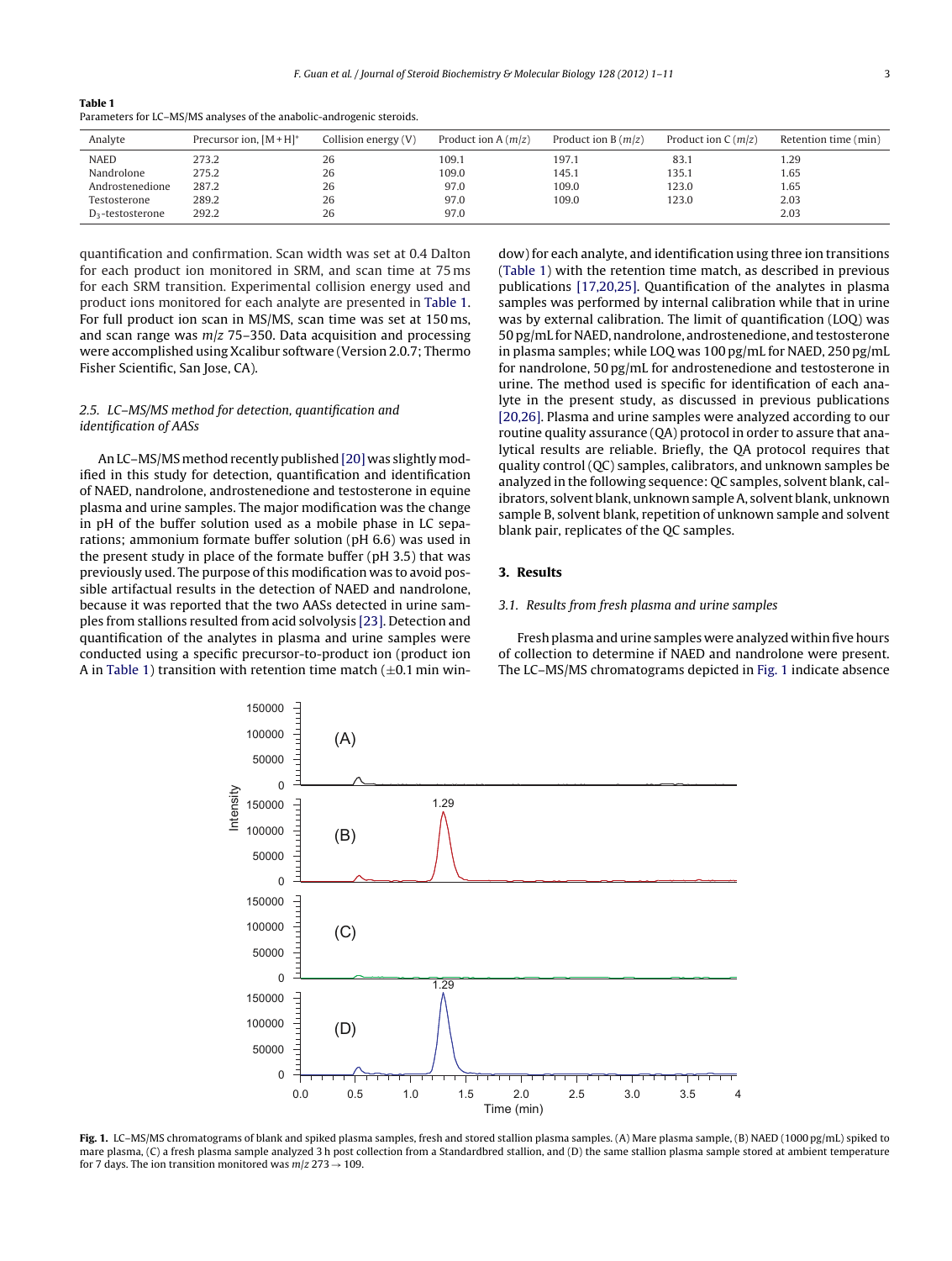<span id="page-3-0"></span>

**Fig. 2.** Comparison of product ion ratios of NAED detected in a stored stallion plasma sample with those of neat NAED standard. (A) NAED (1000 pg/mL) spiked to a blank plasma sample and (B) the stallion plasma sample stored at ambient temperature for 7 days. The three product ions monitored were m/z 109 (top trace), 197 (middle trace), and 83 (bottom trace).

of NAED in a fresh plasma sample analyzed within 3 h post collection from a Standardbred stallion and its presence in the same sample stored at ambient temperature for 7 days. The presence of NAED in the stored plasma sample was confirmed by comparing intensity ratios of the three major product ions with those from NAED reference standard spiked to a control plasma sample (Fig. 2). The results for fresh and stored plasma samples from 16 stallions are summarized in Table 2. NAED was not detected in plasma samples 4 h or shorter post collection from all the stallions except one, and nandrolone was not detected in any of these freshly

#### **Table 2**

Quantification results of NAED and nandrolone in fresh ( $\leq$ 4 h) and stored (at 4 °C) plasma samples from stallions.

| Horse #        | <b>Breed</b>  | Age of horse<br>(years) | Time post<br>collection | Date of collection | N AED (pg/mL)         | Nandrolone<br>(pg/mL) | Androstenedione<br>(pg/mL) | Testosterone<br>(pg/mL) |
|----------------|---------------|-------------------------|-------------------------|--------------------|-----------------------|-----------------------|----------------------------|-------------------------|
| $\mathbf{1}$   | Standardbred  | 12                      | 4h                      | 4/13/2010          | ND <sup>a</sup>       | <b>ND</b>             | 68                         | 141                     |
|                |               |                         | 8 days                  |                    | 809                   | 88                    | 76                         | 187                     |
| 2              | Standardbred  | 3                       | 4 h                     | 4/13/2010          | ND                    | ND                    | 176                        | 1119                    |
|                |               |                         | 8 days                  |                    | 105                   | 54                    | 194                        | 1381                    |
| 3              | Quarter horse | 8                       | 4h                      | 4/13/2010          | Detected <sup>b</sup> | ND                    | 281                        | 836                     |
|                |               |                         | 8 days                  |                    | 853                   | 134                   | 251                        | 1011                    |
| 4              | Pony          | 20                      | 4h                      | 4/13/2010          | ND                    | ND                    | 117                        | 353                     |
|                |               |                         | 8 days                  |                    | 726                   | 122                   | 182                        | 507                     |
| 5              | Pony          | 10                      | 4h                      | 4/13/2010          | ND                    | ND                    | 318                        | 895                     |
|                |               |                         | 8 days                  |                    | 783                   | 156                   | 448                        | 1068                    |
| 6              | Pony          | 12                      | 4 h                     | 4/13/2010          | ND                    | ND                    | 235                        | 906                     |
|                |               |                         | 8 days                  |                    | 953                   | 192                   | 433                        | 1085                    |
| $\overline{7}$ | Pony          | 11                      | 4 h                     | 4/13/2010          | ND                    | ND                    | 365                        | 1075                    |
|                |               |                         | 8 days                  |                    | 696                   | 145                   | 395                        | 1329                    |
| 8              | Pony          | $\overline{7}$          | 4 <sub>h</sub>          | 4/13/2010          | ND                    | ND                    | 245                        | 983                     |
|                |               |                         | 8 days                  |                    | 624                   | 139                   | 394                        | 1189                    |
| 9              | Pony          | 11                      | 4 h                     | 4/13/2010          | ND                    | ND                    | 543                        | 1524                    |
|                |               |                         | 8 days                  |                    | 461                   | 117                   | 475                        | 1661                    |
| 10             | Connemara     | 10                      | 4 h                     | 4/13/2010          | ND                    | ND                    | 148                        | 882                     |
|                |               |                         | 8 days                  |                    | 360                   | 117                   | 156                        | 1001                    |
| $\mathbf{1}$   | Standardbred  | 12                      | 1.5 <sub>h</sub>        | 5/6/2010           | ND                    | ND                    | 124                        | 246                     |
|                |               |                         | 13 days                 |                    | 1138                  | 129                   | 101                        | 212                     |
| 2              | Standardbred  | 3                       | 1.5 <sub>h</sub>        | 5/6/2010           | ND                    | <b>ND</b>             | 81                         | 532                     |
|                |               |                         | 13 days                 |                    | 157                   | Detected              | 60                         | 455                     |
| 11             | Standardbred  | 3                       | 3 h                     | 6/9/2010           | ND                    | <b>ND</b>             | 71                         | 254                     |
|                |               |                         | 6 days                  |                    | 487                   | Detected              | 75                         | 238                     |
| 12             | Standardbred  | 3                       | 2 <sub>h</sub>          | 6/9/2010           | ND                    | ND                    | 60                         | 279                     |
|                |               |                         | 6 days                  |                    | 376                   | Detected              | 67                         | 258                     |
| 13             | Standardbred  | $\overline{4}$          | 3 h                     | 6/9/2010           | ND                    | ND                    | Detected                   | 161                     |
|                |               |                         | 6 days                  |                    | 258                   | <b>ND</b>             | Detected                   | 161                     |
| 14             | Standardbred  | $\overline{4}$          | 3 <sub>h</sub>          | 6/9/2010           | ND                    | <b>ND</b>             | 437                        | 1218                    |
|                |               |                         | 6 days                  |                    | 219                   | Detected              | 420                        | 1096                    |
| 15             | Standardbred  | 4                       | 3 <sub>h</sub>          | 6/9/2010           | ND                    | <b>ND</b>             | 66                         | 176                     |
|                |               |                         | 6 days                  |                    | 531                   | Detected              | 67                         | 176                     |
| 16             | Standardbred  | 4                       | 2.5h                    | 6/9/2010           | ND                    | ND                    | 323                        | 671                     |
|                |               |                         | 6 days                  |                    | 595                   | 72                    | 321                        | 608                     |

<sup>a</sup> ND: not detected.

b Detected: the AAS was detected, but its concentration was below the limit of quantification (50 pg/mL).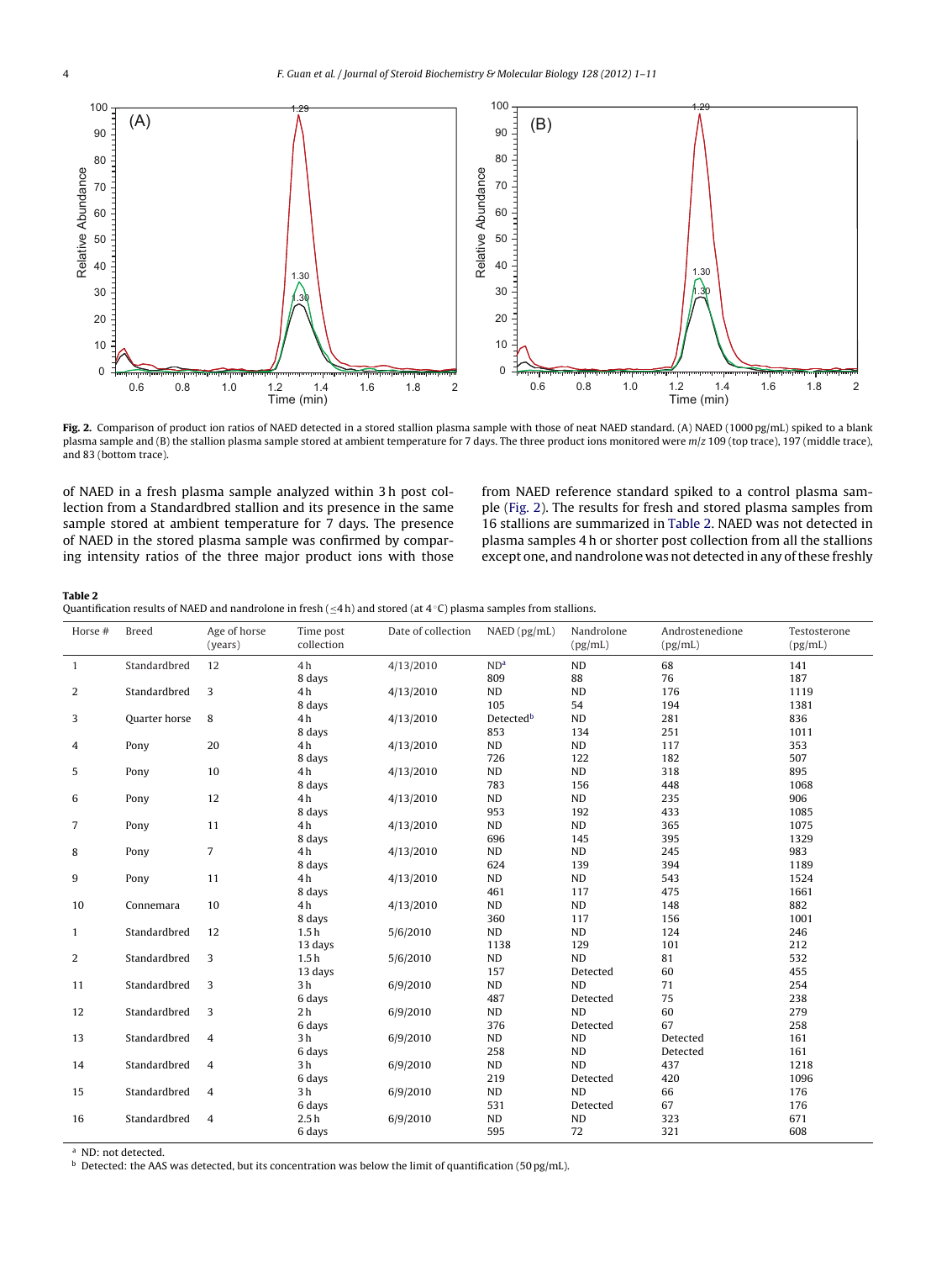

**Fig. 3.** LC–MS/MS chromatograms of blank and spiked urine samples, fresh and stored stallion urine samples. (A) A mare urine sample, (B) NAED (10,000 pg/mL) spiked to mare urine, (C) a fresh urine sample analyzed 2 h post collection from a Standardbred stallion, and (D) the same stallion urine stored at ambient temperature for 22 days. The ion transition monitored was  $m/z$  273  $\rightarrow$  109.

analyzed samples. However, NAED was identified in all the plasma samples stored at  $4^\circ$ C for 6–13 days, and nandrolone in most of the samples ([Table](#page-3-0) 2). Additionally, two endogenous androgenic steroids, androstenedione and testosterone, were also monitored and detected in all the plasma samples at different time points post collection; concentrations of androstenedione and testosterone quantified in each plasma sample did not significantly change with sample-storage time [\(Table](#page-3-0) 2). These two endogenous steroids can be regarded as internal references, and the consistency in their concentrations quantified further validates the quantification results for NAED and nandrolone in all the plasma samples ([Table](#page-3-0) 2). In short, NAED and nandrolone were not detected in fresh plasma samples from stallions but were identified only after plasma samples were stored at  $4 °C$  for 6–13 days. Thus, it is concluded that NAED and nandrolone are not detected in blood of stallions, based on the limit of detection (LOD) of the LC–MS method used, and that the two AASs detected in stored plasma samples are spontaneously generated.

Detection of NAED in a urine sample collected from a Standardbred stallion and stored at ambient temperature for 22 days is depicted in Fig. 3; the presence of the steroid in the sample was confirmed by product ion spectrum comparison [\(Fig.](#page-5-0) 4). The results for NAED and nandrolone in fresh (<5 h) and stored urine samples from eight stallions [\(Table](#page-6-0) 3) indicated that the two AASs were either not detected (Horses # 25 and 27) or at very low concentrations (<407 pg/mL) in fresh urine (<5 h). However, their concentrations significantly increased with storage time; the respective increase was more noticeable at higher storage temperature (37 ◦C and 21 ◦C versus  $4^\circ$ C). Even in the case of NAED being detected and quantified in a fresh urine sample (Horse # 20), its concentration was only 0.4% (407 pg/mL compared with  $1.01 \times 10^5$  pg/mL) of that in the same sample stored at ambient temperature (21  $\degree$ C) for 15 days. Nandrolone was not detected in fresh urine samples from six out of eight stallions/colts. Even though nandrolone was detected in the fresh urine samples from a stallion and a colt, its initial concentration was below the LOQ (250 pg/mL), negligibly low compared with that determined for the same urine samples stored at ambient temperature (21 $\degree$ C) for 22 days. From these results, it is concluded that NAED and nandrolone may be originally present in urine of Stallions or Colts but at extremely low concentrations, and that sample storage results in spontaneous generation of the two AASs, which accounts for most of them detected in stored urine samples of stallions.

It is interesting that androstenedione concentration [\(Table](#page-6-0) 3) in some urine samples remarkably increased with storage time (Horses # 24 and 25). This unexpected increase might result from possible conversion of testosterone glucuronide present in urine [\[27\]](#page-10-0) to androstenedione [\[28\].](#page-10-0) Testosterone concentration in all the urine samples was close to LOQ and did not noticeably change with storage time (data not shown).

## 3.2. Time course of NAED and nandrolone concentrations in plasma and urine samples post collection

Plasma samples from 8 stallions were stored under different temperature conditions (4 ◦C, 21 ◦C, and 37 ◦C) for different periods of time for the purpose of examining changes in concentrations of NAED and nandrolone with time. As shown in [Table](#page-7-0) 4, concentrations of the two AASs remarkably increased with storage time, and the respective increase in the AAS concentration with time was more pronounced at a higher storage temperature (37 ◦C versus  $4^\circ$ C, and  $21^\circ$ C (ambient temperature) versus  $4^\circ$ C). Similar increases in NAED and nandrolone concentrations with storage time also were observed for urine samples [\(Table](#page-6-0) 3). These results confirm that NAED and nandrolone detected in plasma and urine of stallions result from sample storage. Thus, equine plasma and urine samples should be stored at a low temperature such as  $4^{\circ}$ C or lower, soon after collection, for the purpose of minimizing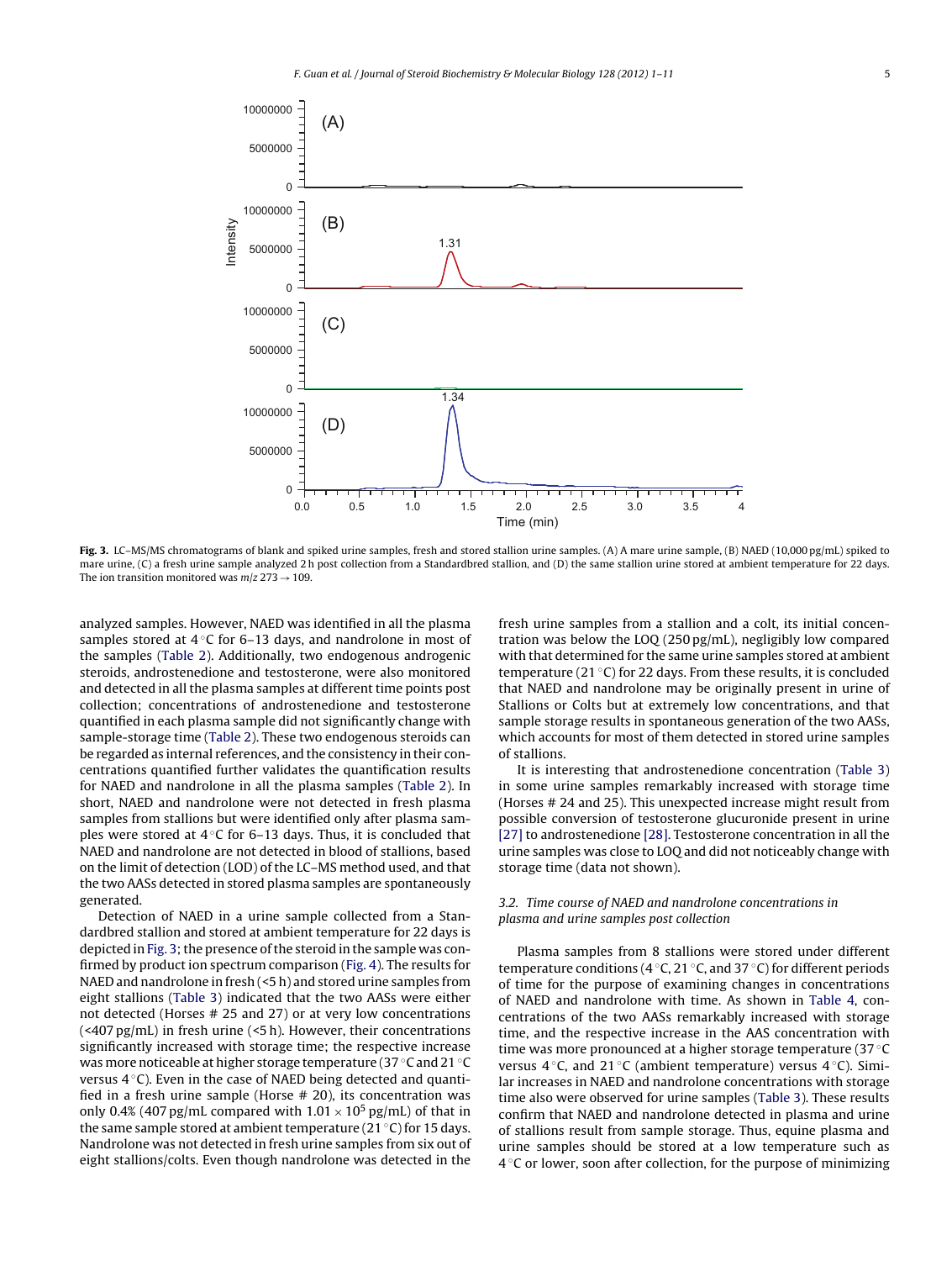<span id="page-5-0"></span>

**Fig. 4.** Product ion spectra of NAED detected in a stored stallion urine sample and NAED standard. (A) NAED (10,000 pg/mL) spiked to mare urine and (B) the stallion urine stored at ambient temperature for 22 days.

spontaneous generation of NAED and nandrolone before sample analysis.

## 3.3. Differences between whole blood and plasma in concentrations of NAED and nandrolone

Plasma and whole blood samples collected from stallions were compared regarding changes in concentrations of NAED and nandrolone with storage time. As shown in [Table](#page-8-0) 5, the concentration of NAED in plasma samples of Standardbred stallions (Horse # 11-16) stored at ambient temperature (21 $°C$ ) for 2–7 days was slightly higher than that in whole blood samples. The reason for the slight difference in NAED concentration between plasma and whole blood samples is unknown. The slightly higher concentration of NAED in plasma samples from another pair of Standardbred stallions (Horse # 1 and 2) compared with that in the whole blood samples may be due to systematic errors, because the concentration of testosterone in plasma samples of the same two horses was also slightly higher than that in the whole blood samples.

## **4. Discussion**

## 4.1. Origin of NAED and nandrolone in stored plasma and urine samples of stallions

It has been reported that androstenedione is metabolized by porcine granulosa cells to androstenedione-19-oic acid (3,17 dioxo-androst-4-en-19-oic acid, CAS # 4757-95-3), nandrolone, and NAED among other metabolites, and that NAED is artifactually produced from androstenedione-19-oic acid as a result of degradation in storage and during sample preparation [\[29\].](#page-10-0) Similarly, Houghton et al. reported that androstenedione-19-oic acid was detected and identified in urine of stallions and that NAED and

nandrolone detected in the urine sample resulted primarily from respective decarboxylation of androstenedione-19-oic acid and testosterone-19-oic acid caused by acid solvolysis [\[23,30\].](#page-10-0) McKinney et al. synthesized testosterone-19-oic acid and observed that it converted easily in acidic aqueous solution to nandrolone (complete conversion required 48 h at pH 1 and twice as long at pH 3), but slowly under neutral and basic pH conditions (over a period of weeks rather than days) [\[31\].](#page-10-0) In addition, the presence of the 19-oic acid was confirmed in urine of stallions. Based on the above reports, the two 19-oic acids of androstenedione and testosterone are probably generated in vivo. Thus, we propose that NAED and nandrolone identified in stored plasma and urine samples are a result of in vitro, spontaneous decarboxylation of endogenous androstenedione-19 oic acid and testosterone-19-oic acid during storage of the samples [\(Scheme](#page-7-0) 1). In support of the above hypothesis, it is well known that some carboxylic acids, especially  $\beta$ -keto acids, can readily undergo decarboxylation reactions even at  $25^{\circ}$ C [\[32\].](#page-10-0) As a result of conjugation of the 3-carbonyl group with the 4-double bond [\(Scheme](#page-9-0) 2), androstenedione-19-oic acid and testosterone-19-oic acid may exhibit some behaviors of  $\beta$ -keto acids and thus, undergo the facile decarboxylation reaction of the latter even under mild conditions. A similar decarboxylation mechanism was proposed by Dumasia et al. [\[4\]](#page-9-0) and Houghton et al. [\[23\].](#page-10-0) If the above hypothesis is true, the next relevant question would be why the 19-oic acids do not undergo the decarboxylation reaction in vivo but do so in vitro. A possible explanation might be that they are non-covalently bound in vivo to some active biological macromolecule(s) such as a protein(s) so that the decarboxylation reaction is blocked. We propose that NAED and nandrolone are not the intended in vivo products of the two relevant 19-oic acids. In other words, the two 19-oic acids are destined in vivo for the production of other C18 steroids such as estrogens [\[4\].](#page-9-0)

It was reported that most of, and possibly all, the nandrolone detected in urine of stallion was not from nandrolone sulfate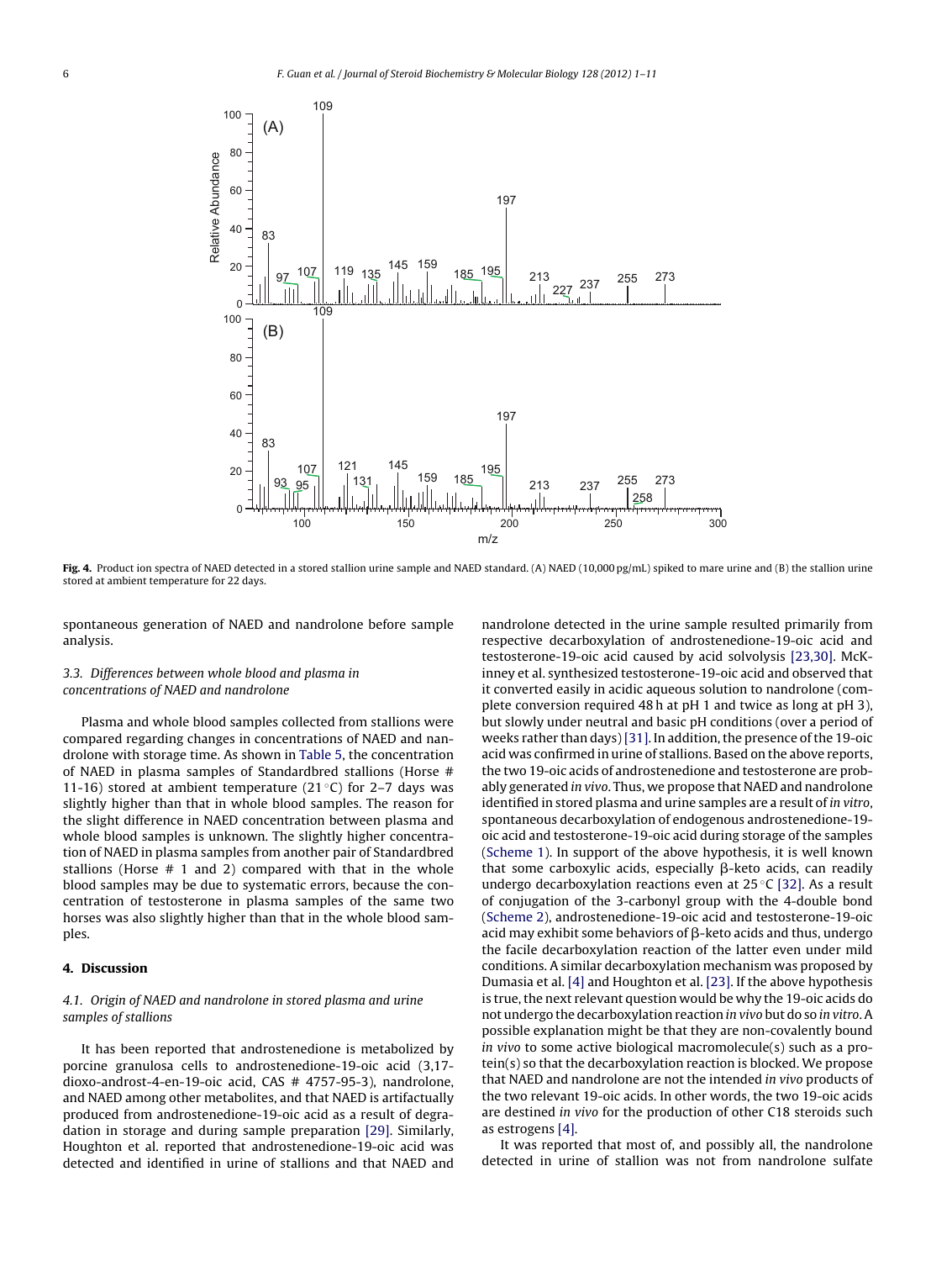<span id="page-6-0"></span>

| Table 3                                                                                                                                       |
|-----------------------------------------------------------------------------------------------------------------------------------------------|
| NAED and nandrolone detected and quantified in urine samples from stallions at different time points post collection of samples. <sup>3</sup> |

| Horse # | Time             | NAED (pg/mL)         |               |                | Nandrolone (pg/mL) |                |                | Androstenedione (pg/mL) |                 |  |
|---------|------------------|----------------------|---------------|----------------|--------------------|----------------|----------------|-------------------------|-----------------|--|
|         |                  | $4^{\circ}C$         | $21^{\circ}C$ | $37^{\circ}$ C | $4^{\circ}C$       | 21 °C          | $37^{\circ}$ C | $4^{\circ}C$            | $21^{\circ}C$   |  |
| 20      | 1 <sub>h</sub>   | 407                  |               |                | Detectedb          |                |                | Detected                |                 |  |
|         | 3h               | 448                  | 458           | 608            | Detected           | Detected       | Detected       | Detected                | ND <sup>c</sup> |  |
|         | 5 <sub>h</sub>   | 435                  | 492           | 884            | Detected           | Detected       | Detected       | Detected                | Detected        |  |
|         | 7 h              | 410                  | 575           | 1245           | Detected           | Detected       | Detected       | Detected                | Detected        |  |
|         | 24h              | 627                  | 1153          | 5957           | Detected           | 256            | 576            | 94                      | 143             |  |
|         | 48h              | 683                  | 1971          | 10,262         | Detected           | 280            | 797            | 69                      | 105             |  |
|         | 15 days          | 6509                 | 10,1425       |                | 653                | 4176           |                |                         |                 |  |
| 21      | 2.5h             | Detected             |               |                | <b>ND</b>          |                |                | Detected                |                 |  |
|         | 1 day            | Detected             | Detected      |                | ND                 | ND             |                | Detected                | Detected        |  |
|         | 2 days           | Detected             | 55            |                | <b>ND</b>          | ND<br>ND       |                | Detected                | Detected        |  |
|         | 5 days           | Detected             | 208           |                | ND                 |                |                | ND                      | 53              |  |
|         | 6 days<br>9 days | Detected<br>Detected | 262<br>438    |                | ND<br>ND           | ND<br>Detected |                | Detected<br>Detected    | 62<br>80        |  |
|         | 16 days          | Detected             | 690           |                | ND                 | 407            |                | Detected                | Detected        |  |
|         | 22 days          | 188                  | 1625          |                | <b>ND</b>          | 229            |                | 51                      | ND              |  |
| 22      | 2.5h             | Detected             |               |                | <b>ND</b>          |                |                | Detected                |                 |  |
|         | 1 day            | Detected             | Detected      |                | <b>ND</b>          | ND             |                | Detected                | 50              |  |
|         | 2 days           | Detected             | Detected      |                | ND                 | ND             |                | Detected                | Detected        |  |
|         | 5 days           | Detected             | 327           |                | <b>ND</b>          | ND             |                | 68                      | 55              |  |
|         | 6 days           | Detected             | 357           |                | ND                 | ND             |                | Detected                | Detected        |  |
|         | 9 days           | 101                  | 139           |                | ND                 | ND             |                | Detected                | 93              |  |
|         | 16 days          | Detected             | 540           |                | ND                 | ND             |                | Detected                | Detected        |  |
|         | 22 days          | 142                  | 1309          |                | ND                 | ND             |                | 77                      | 304             |  |
| 23      | 5 h              | Detected             |               |                | Detected           |                |                | Detected                |                 |  |
|         | 1 day            | Detected             | 373           |                | Detected           | Detected       |                | 107                     | 107             |  |
|         | 2 days           | 119                  | 519           |                | Detected           | Detected       |                | 92                      | 71              |  |
|         | 5 days           | 313                  | 1482          |                | Detected           | 299            |                | 105                     | 117             |  |
|         | 6 days           | 471                  | 1839          |                | Detected           | Detected       |                | 122                     | 106             |  |
|         | 9 days           | 981                  | 3004          |                | Detected           | 652            |                | 109                     | 167             |  |
|         | 16 days          | 945                  | 6525          |                | Detected           | 3054           |                | 134                     | 204             |  |
|         | 22 days          | 1440                 | 9023          |                | Detected           | 3002           |                | 148                     | 426             |  |
| 24      | 2.5h             | Detected             |               |                | ND                 |                |                | Detected                |                 |  |
|         | 1 day<br>2 days  | Detected             | ND<br>479     |                | ND<br>ND           | ND<br>Detected |                | 78<br>61                | Detected<br>54  |  |
|         | 5 days           | 132<br>710           | 4577          |                | Detected           | 983            |                | 85                      | 250             |  |
|         | 6 days           | 436                  | 6965          |                | Detected           | 1307           |                | 70                      | 394             |  |
|         | 9 days           | 1195                 | 8227          |                | Detected           | 1691           |                | 81                      | 731             |  |
|         | 16 days          | 1247                 | 18,769        |                | 365                | 4003           |                | 111                     | 1700            |  |
|         | 22 days          | 3393                 | 25,981        |                | 407                | 1846           |                | 167                     | 2614            |  |
| 25      | 2 h              | ND                   |               |                | ND                 |                |                | Detected                |                 |  |
|         | 1 day            | Detected             | 211           |                | ND                 | ND             |                | Detected                | Detected        |  |
|         | 2 days           | 105                  | 476           |                | ND                 | ND             |                | 51                      | $77 \,$         |  |
|         | 5 days           | 235                  | 2026          |                | <b>ND</b>          | 341            |                | 65                      | 767             |  |
|         | 6 days           | 336                  | 4048          |                | <b>ND</b>          | 327            |                | 58                      | 634             |  |
|         | 9 days           | 386                  | 5550          |                | ND                 | 275            |                | 64                      | 842             |  |
|         | 16 days          | 652                  | 16,005        |                | ${\sf ND}$         | Detected       |                | 107                     | 1296            |  |
|         | 22 days          | 1082                 | 20,884        |                | <b>ND</b>          | Detected       |                | 230                     | 1611            |  |
| 26      | 2 h              | Detected             |               |                | <b>ND</b>          |                |                | Detected                |                 |  |
|         | 1 day            | Detected             | 544           |                | $\mathsf{ND}$      | ND             |                | 61                      | 53              |  |
|         | 2 days           | 263                  | 915           |                | ND                 | Detected       |                | Detected                | $71\,$          |  |
|         | 5 days           | 542                  | 6179          |                | ND                 | 585            |                | 62                      | 97              |  |
|         | 6 days           | 531                  | 8696          |                | ND                 | 787            |                | 51                      | 87              |  |
|         | 9 days           | 1015                 | 6462          |                | Detected           | 5389           |                | 79                      | 121             |  |
|         | 16 days          | 1911                 | 9157          |                | 289                | 12,811         |                | 94                      | 150<br>326      |  |
| 27      | 22 days<br>1.5h  | 6312<br>ND           | 23,759        |                | 677<br>ND          | 13,246         |                | 141<br>Detected         |                 |  |
|         | 1 day            | Detected             | Detected      |                | <b>ND</b>          | <b>ND</b>      |                | 73                      | 88              |  |
|         | 2 days           | 107                  | 595           |                | <b>ND</b>          | ND             |                | 56                      | Detected        |  |
|         | 5 days           | 464                  | 3102          |                | <b>ND</b>          | 397            |                | 87                      | 78              |  |
|         | 6 days           | 833                  | 4493          |                | ND                 | 419            |                | 72                      | 81              |  |
|         | 9 days           | 1077                 | 9869          |                | ND                 | 754            |                | 84                      | 140             |  |
|         | 16 days          | 1126                 | 25,667        |                | Detected           | 1158           |                | 85                      | 263             |  |
|         | 22 days          | 1578                 | 35,935        |                | ND                 | 541            |                | 107                     | 253             |  |

a Horse # 20 is a Thoroughbred stallion retired from racing. Horse # 21 is a Standardbred stallion actively racing, and Horses # 22-27 are 3 years old (colts), actively racing Standardbred.

**b** Detected: below the limit of quantification (100 pg/mL for NAED, 250 pg/mL for nandrolone, and 50 pg/mL for androstenedione).

<sup>c</sup> ND: not detected.

[\[24\].](#page-10-0) Under the LC–MS/MS conditions employed in the present study, nandrolone and  $17\alpha$ -19-Nortestosterone (epinandrolone) were well resolved chromatographically (better than baseline separated) [20]; the latter was not detected in any of all the fresh stallion plasma and urine samples (data not shown). Thus, such a possibility can be ruled out that nandrolone detected in stored plasma and urine samples is derived from epinandrolone or nandrolone sulfate.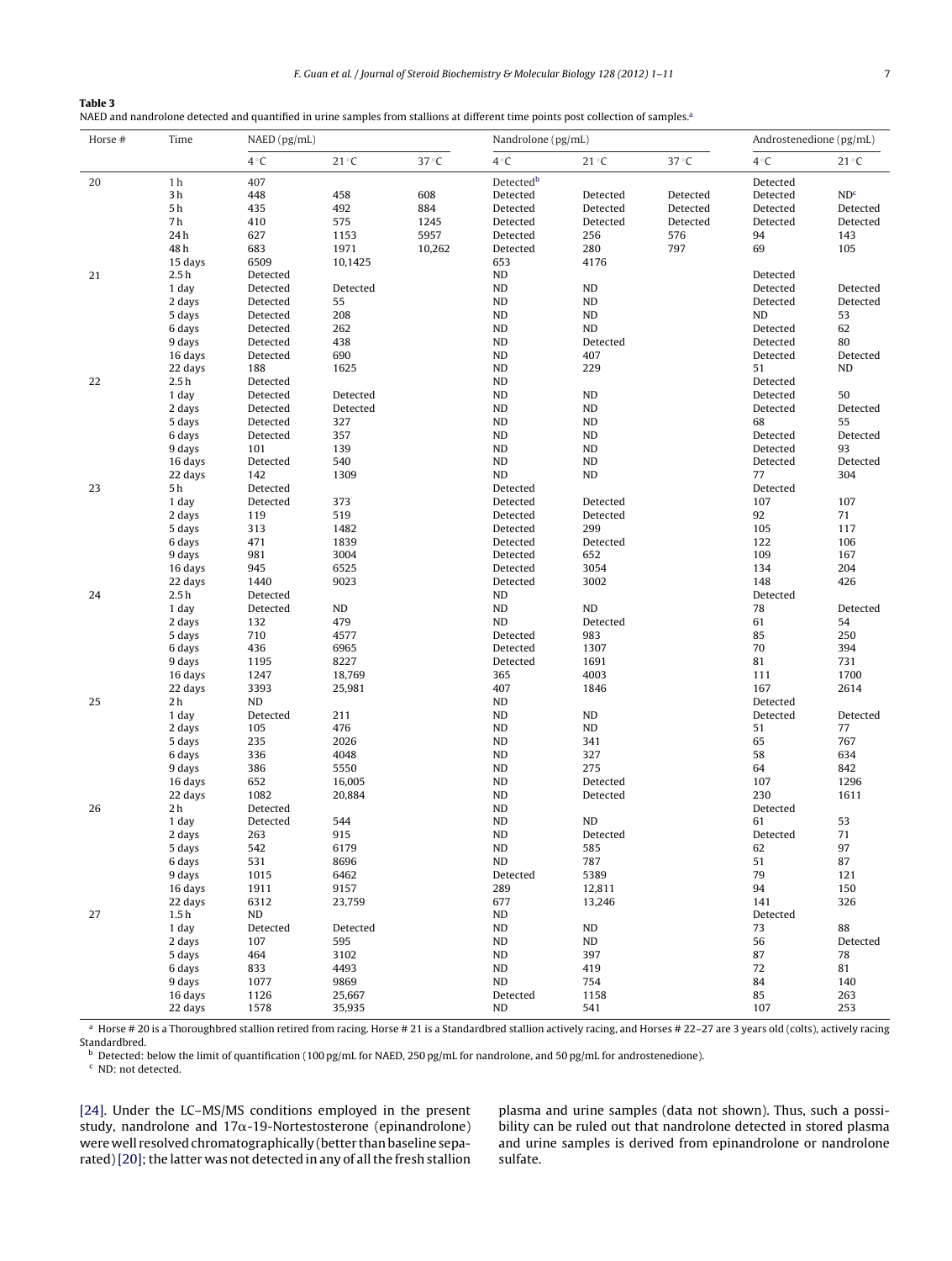## <span id="page-7-0"></span>**Table 4**

Time course of NAED and nandrolone concentrations in plasma samples stored under different temperature conditions.<sup>a</sup>

| Horse #      | Time post collection | NAED (pg/mL)    |       | Nandrolone (pg/mL) |                       | Androstenedione (pg/mL) |                | Testosterone (pg/mL) |                |  |
|--------------|----------------------|-----------------|-------|--------------------|-----------------------|-------------------------|----------------|----------------------|----------------|--|
|              |                      | $4^{\circ}C$    | 37 °C | $4^{\circ}C$       | $37^{\circ}$ C        | $4^{\circ}C$            | $37^{\circ}$ C | $4^{\circ}C$         | $37^{\circ}$ C |  |
| $\mathbf{1}$ | 5 <sub>h</sub>       | ND <sup>b</sup> | 520   | ND                 | Detected <sup>c</sup> | 79                      | 96             | 233                  | 262            |  |
|              | 7 <sub>h</sub>       | Detected        | 843   | ${\sf ND}$         | 65                    | 80                      | 98             | 238                  | 274            |  |
|              | 24h                  | 90              | 1665  | ND                 | 154                   | 97                      | 101            | 221                  | 257            |  |
|              | 3 days               | 448             |       | 42                 |                       | 96                      |                | 244                  |                |  |
|              | 7 days               | 841             |       | 88                 |                       | 99                      |                | 236                  |                |  |
|              | 13 days              | 1138            |       | 129                |                       | 101                     |                | 212                  |                |  |
| 2            | 5 h                  | <b>ND</b>       | 100   | ND                 | Detected              | 57                      | 52             | 522                  | 567            |  |
|              | 7 <sub>h</sub>       | ND              | 112   | ND                 | Detected              | 54                      | 48             | 516                  | 551            |  |
|              | 24h                  | <b>ND</b>       | 252   | <b>ND</b>          | Detected              | 67                      | 50             | 511                  | 528            |  |
|              | 3 days               | 68              |       | <b>ND</b>          |                       | 66                      |                | 502                  |                |  |
|              | 7 days               | 115             |       | Detected           |                       | 68                      |                | 507                  |                |  |
|              | 13 days              | 157             |       | Detected           |                       | 60                      |                | 455                  |                |  |
|              |                      | $4^{\circ}C$    | 21 °C | $4^{\circ}C$       | $21^{\circ}C$         | $4^{\circ}C$            | 21 °C          | $4^{\circ}C$         | $21^{\circ}C$  |  |
| 11           | 1 day                | Detected        | 340   | <b>ND</b>          | Detected              | 56                      | 53             | 224                  | 233            |  |
|              | 2 days               | 118             | 826   | ND                 | 89                    | 69                      | 82             | 231                  | 222            |  |
|              | 5 days               | 439             | 1513  | ND                 | 165                   | 75                      | 84             | 239                  | 245            |  |
|              | 6 days               | 487             | 1416  | 42                 | 207                   | 75                      | 78             | 238                  | 234            |  |
| 12           | 1 day                | Detected        | 267   | ND                 | Detected              | 47                      | 60             | 261                  | 246            |  |
|              | 2 days               | 87              | 636   | ND                 | Detected              | 55                      | 74             | 275                  | 253            |  |
|              | 5 days               | 307             | 1135  | ${\sf ND}$         | 112                   | 62                      | 74             | 285                  | 264            |  |
|              | 6 days               | 376             | 1101  | 32                 | 128                   | 67                      | 81             | 258                  | 244            |  |
| 13           | 1 day                | ND              | 187   | ND                 | Detected              | Detected                | Detected       | 167                  | 163            |  |
|              | 2 days               | 52              | 546   | ND                 | Detected              | 64                      | 80             | 161                  | 163            |  |
|              | 5 days               | 205             | 888   | <b>ND</b>          | 82                    | 48                      | Detected       | 158                  | 154            |  |
|              | 6 days               | 258             | 878   | ND                 | 120                   | Detected                | Detected       | 161                  | 168            |  |
| 14           | 1 day                | ND              | 142   | ND                 | ND                    | 373                     | 387            | 1141                 | 1217           |  |
|              | 2 days               | Detected        | 381   | ND                 | 49                    | 441                     | 465            | 1099                 | 1163           |  |
|              | 5 days               | 187             | 690   | ND                 | 144                   | 413                     | 432            | 1164                 | 1240           |  |
|              | 6 days               | 219             | 711   | 28                 | 147                   | 420                     | 382            | 1096                 | 1150           |  |
| 15           | 1 day                | Detected        | 385   | <b>ND</b>          | Detected              | 50                      | 46             | 168                  | 180            |  |
|              | 2 days               | 122             | 1017  | <b>ND</b>          | 70                    | 65                      | 68             | 162                  | 172            |  |
|              | 5 days               | 496             | 1875  | ND                 | 171                   | 72                      | 69             | 170                  | 169            |  |
|              | 6 days               | 531             | 1847  | 43                 | 229                   | 67                      | 69             | 176                  | 192            |  |
| 16           | 1 day                | 66              | 496   | <b>ND</b>          | 49                    | 280                     | 295            | 654                  | 649            |  |
|              | 2 days               | 196             | 1194  | <b>ND</b>          | 134                   | 407                     | 387            | 607                  | 609            |  |
|              | 5 days               | 533             | 1967  | 43                 | 256                   | 355                     | 321            | 714                  | 624            |  |
|              | 6 days               | 595             | 1791  | 72                 | 257                   | 321                     | 306            | 608                  | 602            |  |

<sup>a</sup> Information on horse breed and age is shown in [Table](#page-3-0) 2. Plasma samples from Horses # 1 and 2 were collected on May 6, 2010, and those from Horses # 11–16 were obtained on June 6, 2010.

**b** ND: not detected.

 $c$  Detected: the AAS was detected, but its concentration was below the limit of quantification (50 pg/mL).



**Scheme 1.** Proposed in vitro spontaneous generation of 19-norandrostenedione and nandrolone from the relevant 19-oic acids.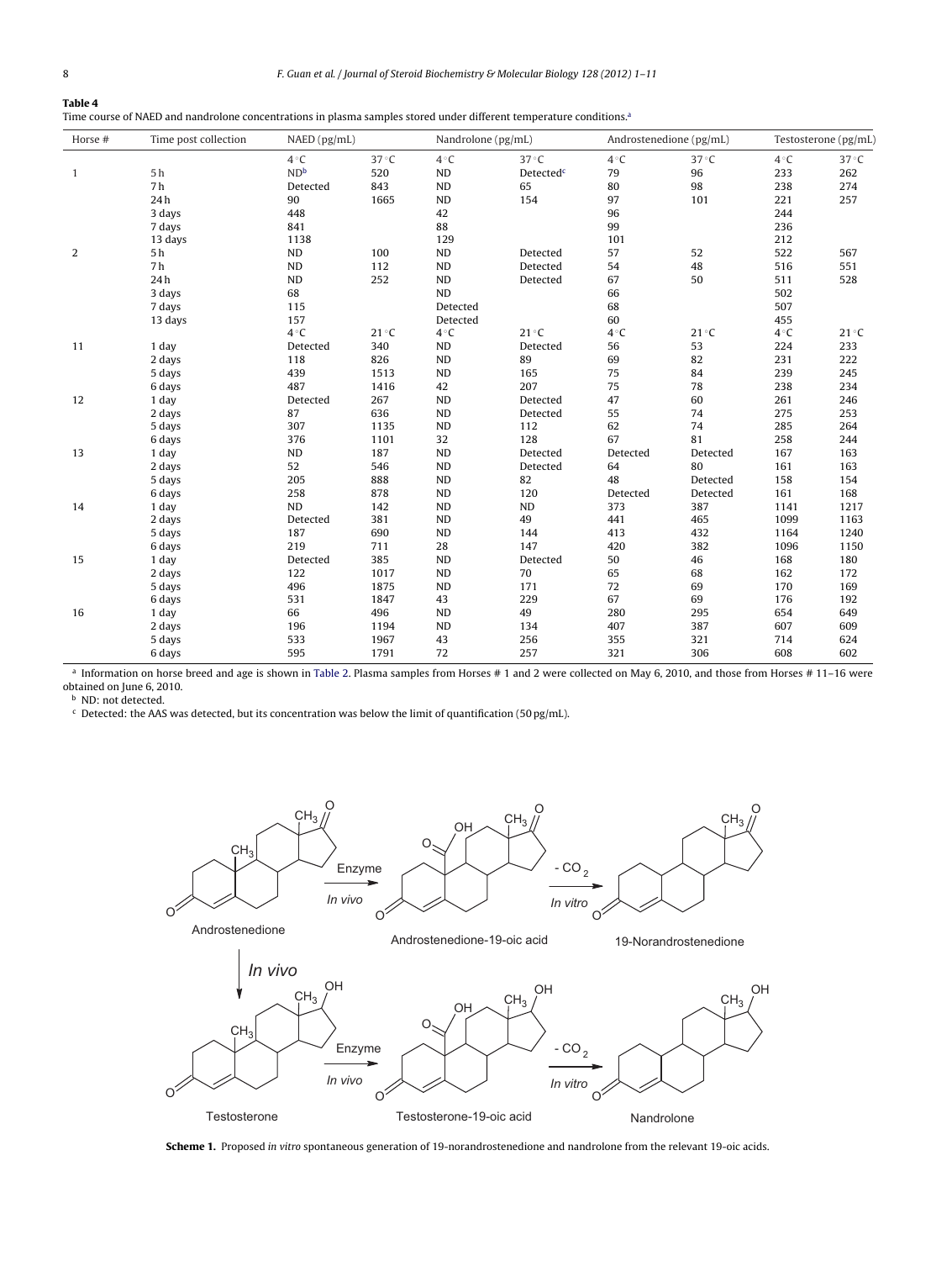| Horse #        | Time post collection | NAED (pg/mL)  |          | Nandrolone (pg/mL)    |          | Androstene-dione (pg/mL) |          | Testosterone (pg/mL) |       | Ratio of concentrations (pla/blo) |        |          |         |
|----------------|----------------------|---------------|----------|-----------------------|----------|--------------------------|----------|----------------------|-------|-----------------------------------|--------|----------|---------|
|                |                      | Plasma        | Blood    | Plasma                | Blood    | Plasma                   | Blood    | Plasma               | Blood | <b>NAED</b>                       | Nandr. | Androst. | Testos. |
|                |                      | $37^\circ C$  |          |                       |          |                          |          |                      |       |                                   |        |          |         |
| $\overline{1}$ | 2 <sub>h</sub>       | 223           | 161      | ND <sup>b</sup>       | ND       | 123                      | 101      | 266                  | 219   | 1.38                              |        | 1.23     | 1.21    |
|                | 4h                   | 520           | 410      | Detected <sup>c</sup> | 50       | 96                       | 79       | 262                  | 200   | 1.27                              |        | 1.22     | 1.31    |
|                | 6h                   | 843           | 628      | 65                    | 73       | 98                       | 78       | 274                  | 214   | 1.34                              | 0.89   | 1.26     | 1.28    |
|                | 24h                  | 1665          | 1416     | 154                   | 172      | 101                      | 106      | 257                  | 201   | 1.18                              | 0.89   | 0.96     | 1.28    |
| 2              | 2 <sub>h</sub>       | Detected      | Detected | <b>ND</b>             | ND       | 87                       | 80       | 583                  | 505   | 1.09                              |        | 1.08     | 1.16    |
|                | 4h                   | 100           | 76       | Detected              | Detected | 52                       | 65       | 567                  | 530   | 1.31                              |        | 0.80     | 1.07    |
|                | 6 h                  | 112           | 97       | Detected              | Detected | 48                       | 59       | 551                  | 519   | 1.15                              |        | 0.81     | 1.06    |
|                | 24h                  | 252           | 267      | Detected              | 77       | 50                       | 100      | 528                  | 500   | 0.94                              | 0.61   | 0.50     | 1.06    |
|                |                      | $21^{\circ}C$ |          |                       |          |                          |          |                      |       |                                   |        |          |         |
| 11             | 1 day                | 340           | 232      | Detected              | Detected | 53                       | Detected | 233                  | 226   | 1.46                              |        |          | 1.03    |
|                | 2 days               | 826           | 614      | 89                    | 114      | 82                       | 63       | 222                  | 214   | 1.35                              | 0.78   | 1.31     | 1.04    |
|                | 5 days               | 1513          | 1140     | 165                   | 196      | 84                       | 73       | 245                  | 210   | 1.33                              | 0.84   | 1.14     | 1.16    |
|                | 6 days               | 1416          | 1158     | 207                   | 213      | 78                       | 72       | 234                  | 217   | 1.22                              | 0.97   | 1.09     | 1.08    |
| 12             | 1 day                | 267           | 183      | Detected              | Detected | 60                       | Detected | 246                  | 271   | 1.46                              |        |          | 0.91    |
|                | 2 days               | 636           | 448      | Detected              | Detected | 74                       | 60       | 253                  | 280   | 1.42                              |        | 1.22     | 0.90    |
|                | 5 days               | 1135          | 868      | 112                   | 114      | 74                       | 71       | 264                  | 272   | 1.31                              | 0.97   | 1.05     | 0.97    |
|                | 6 days               | 1101          | 857      | 128                   | 160      | 81                       | 63       | 244                  | 270   | 1.28                              | 0.80   | 1.29     | 0.90    |
| 13             | 1 day                | 187           | 119      | Detected              | ND       | Detected                 | Detected | 163                  | 162   | 1.57                              |        |          | 1.00    |
|                | 2 days               | 546           | 339      | Detected              | Detected | 80                       | 69       | 163                  | 157   | 1.61                              |        | 1.15     | 1.04    |
|                | 5 days               | 888           | 715      | 82                    | 90       | Detected                 | Detected | 154                  | 172   | 1.24                              | 0.91   | 1.12     | 0.89    |
|                | 6 days               | 878           | 709      | 120                   | 96       | Detected                 | Detected | 168                  | 156   | 1.24                              | 1.25   | 0.95     | 1.07    |
| 14             | 1 day                | 142           | 84       | ND                    | Detected | 387                      | 341      | 1217                 | 1183  | 1.69                              |        | 1.13     | 1.03    |
|                | 2 days               | 381           | 241      | Detected              | Detected | 465                      | 389      | 1163                 | 1103  | 1.58                              |        | 1.19     | 1.05    |
|                | 5 days               | 690           | 526      | 144                   | 125      | 432                      | 392      | 1240                 | 1095  | 1.31                              | 1.15   | 1.10     | 1.13    |
|                | 6 days               | 711           | 547      | 147                   | 145      | 382                      | 372      | 1150                 | 1124  | 1.30                              | 1.01   | 1.03     | 1.02    |
| 15             | 1 day                | 385           | 192      | Detected              | Detected | Detected                 | Detected | 180                  | 185   | 2.00                              |        |          | 0.97    |
|                | 2 days               | 1017          | 555      | 70                    | 74       | 68                       | 62       | 172                  | 165   | 1.83                              | 0.94   | 1.09     | 1.04    |
|                | 5 days               | 1875          | 1345     | 171                   | 203      | 69                       | 76       | 169                  | 196   | 1.39                              | 0.84   | 0.91     | 0.87    |
|                | 6 days               | 1847          | 1452     | 229                   | 205      | 69                       | 78       | 192                  | 171   | 1.27                              | 1.11   | 0.89     | 1.12    |
| 16             | 1 day                | 496           | 248      | 49                    | 54       | 295                      | 263      | 649                  | 671   | 2.00                              | 0.91   | 1.12     | 0.97    |
|                | 2 days               | 1194          | 750      | 134                   | 136      | 387                      | 342      | 609                  | 600   | 1.59                              | 0.99   | 1.13     | 1.01    |
|                | 5 days               | 1967          | 1563     | 256                   | 269      | 321                      | 345      | 624                  | 636   | 1.26                              | 0.95   | 0.93     | 0.98    |
|                | 6 days               | 1791          | 1551     | 257                   | 278      | 306                      | 308      | 602                  | 595   | 1.16                              | 0.93   | 0.99     | 1.01    |

<span id="page-8-0"></span>**Table 5**Comparison of concentrations of NAED and nandrolone in plasma and whole blood samples from stallions and following storage at different temperature for varying time periods.<sup>a</sup>

 $^{\text{a}}$  Information about horse breed and age is shown in [Table](#page-3-0) 2. Blood samples from Horses # 1 and 2 were collected on May 6, 2010, and those from Horses # 11–16 were on June 6, 2010.

<sup>b</sup> ND: not detected.

 $c$  Detected: the AAS was detected, but its concentration was below the limit of quantification (50 pg/mL).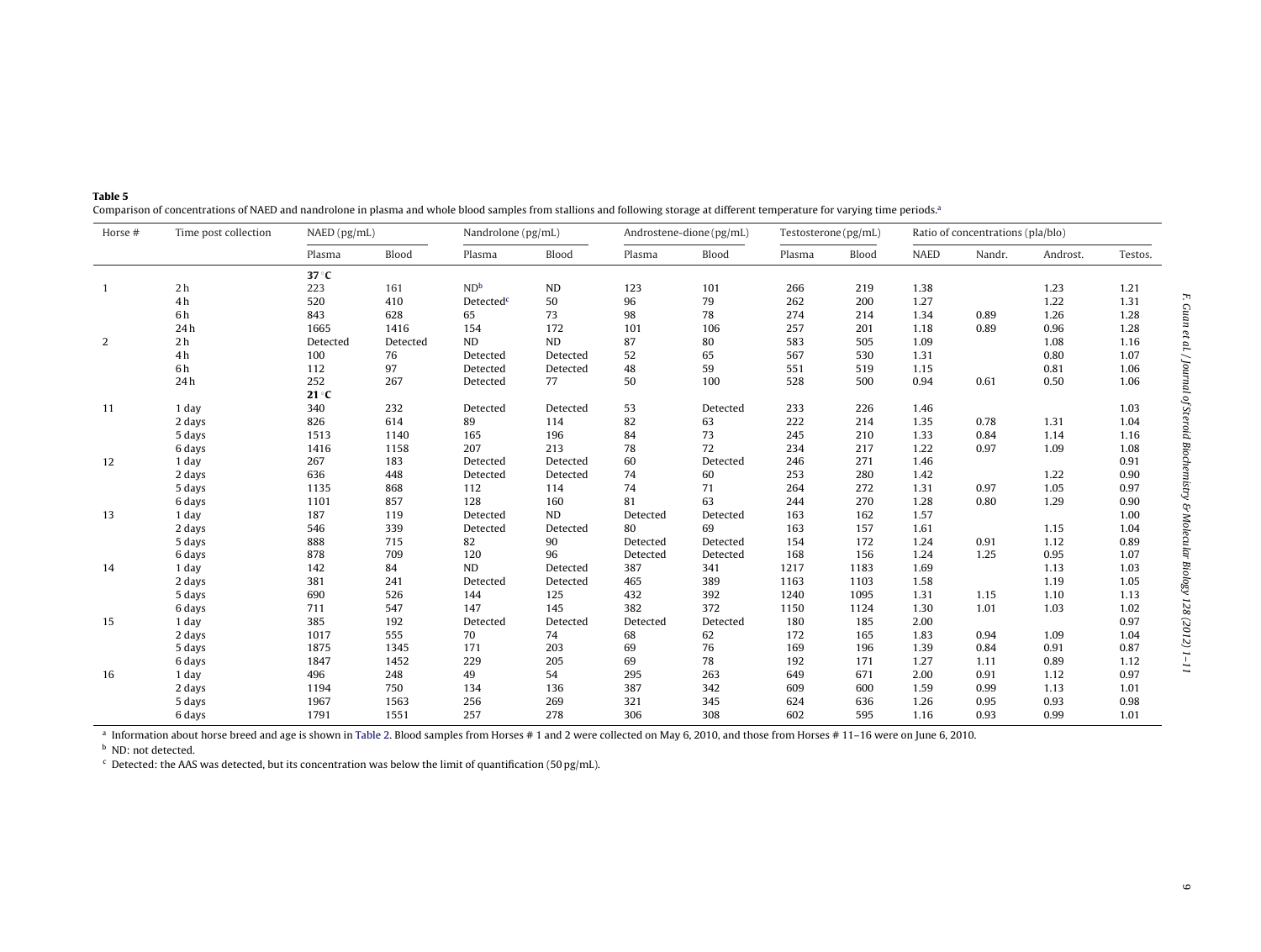<span id="page-9-0"></span>

**Scheme 2.** Possible resonance structures of androstenedione-19-oic acid indicating that it may behave like a β-keto carboxylic acid in decarboxylation.

## 4.2. Previous detections of "endogenous" nandrolone in various animal species

In the past, AAS analysis was usually performed by GC–MS and involved steps of acid solvolysis and/or enzyme hydrolysis at elevated temperatures (or acid hydrolysis). These steps would lead to ex vivo generation of NAED and nandrolone by both acid-catalyzed and spontaneous decarboxylation of androstenedione-19-oic acid and testosterone-19-oic acid, as discussed above. Thus, NAED and nandrolone detected in various animal species, as reported in previous publications, may not have been endogenous in origin, but result from the in vitro conversion as mentioned above.

#### 4.3. Implications of the results from the present study

Nandrolone has been regarded as an endogenous steroid in horse racing [2,33,34], human sports [\[22,35\],](#page-10-0) and meat animal surveillance programs [\[10\]](#page-10-0) for decades, but despite this status, its possible physiological roles have not been defined yet. Now, for the first time, NAED and nandrolone identified in stored equine plasma samples have been shown to be not from endogenous origins but to result from spontaneous conversion during sample storage. This finding may have regulatory implications for doping control of these two AASs in horse racing. In particular, threshold values for the twoAASs in plasma of stallions would have to be carefully revisited, with considerations of sample shipment and storage conditions such as temperature and length of storage.

Nandrolone sulfate and boldenone sulfate in the urine have also been reported to be endogenous in origin [\[24,36\].](#page-10-0) Given the above results on the in vitro generation of NAED and nandrolone, we would now raise the same question: are nandrolone sulfate and boldenone sulfate really endogenous or not? Investigations are currently in progress to address this question.

It was reported that NAED and nandrolone identified in the urine of stallions were primarily artifacts that resulted fromthe analytical procedures used [\[23,24\].](#page-10-0) In the present study, the sample preparation procedure including liquid–liquid extraction of plasma and urine samples without any pH adjustment was mild, and LC separations were conducted at pH 6.6. Consequently, the analytical procedures used in this study did not result in artifacts of NAED and nandrolone, as indicated by the results for fresh plasma samples in which these two AASs were not detected.

The results of the present study are different from those by Houghton et al. [\[23\]](#page-10-0) in that we have demonstrated that NAED and nandrolone are not detected in fresh plasma samples of stallions and that all of the two AASs detected in the stored plasma samples and most of them detected in the stored urine samples are not from endogenous origins but result from spontaneous chemical conversions during sample storage even under low temperature conditions, such as at  $4^\circ$ C.

#### **5. Conclusion**

NAED and nandrolone were not detected in fresh ( $\leq 4$  h post collection) plasma samples collected from racing and non-racing stallions but were detected and identified in the same samples after storage for longer time periods. Although NAED was detected in some fresh (≤5 h) urine samples of stallions, its concentrations were significantly lower than those in the same urine samples stored at ambient temperature for 22 days. Similarly, nandrolone was not detected in most of the fresh urine samples but was detected in all of these samples after they had been stored at ambient temperature for periods of time. Consistent with these findings, the concentrations of these two steroids in the postcollection plasma and urine samples increased with storage time, and the increase was greater at higher storage temperatures (37 ◦C versus 4 ◦C, and ambient temperature versus 4 ◦C). Based on these results, it is concluded that all NAED and nandrolone identified in stored plasma samples of stallions and most of them in stored urine samples are not endogenously produced but result from the spontaneous conversion during sample storage. The most likely interpretation is that these two steroids are generated by spontaneous decarboxylation of androstenedione-19-oic acid and testosterone-19-oic acid, respectively, during sample storage. To our knowledge, it is the first time that the two steroids have been shown to result from sample storage rather than endogenous sources. These findings have substantial implications for regulatory control of the two steroids in horse racing.

The LC–MS/MS method used in this study for analyses of plasma and urine samples is sufficiently mild to prevent possible production of artifacts of NAED and nandrolone.

## **Acknowledgements**

This study was supported by The Pennsylvania Racing Commissions, and financial contributions were made by the Pennsylvania Harness Horsemen Association at Pocono Downs and Chester Downs, Meadows Standardbred Owners Association, Horsemen Benevolent and Protective Association at Penn National and Presque Isles Downs. We thank Dr. Edward Houghton for his early question of whether nandrolone detected in stallion plasma was an artifact from the analytical procedure used, which helped to initiate the present study. We are also grateful to Dr. Andrew McKinney for helpful discussions on freshness of stored plasma samples in which NAED and nandrolone were detected.

#### **References**

- [1] J.H. Jepson, F.H. Gardner, D. Gorshein, W.M. Hait, Current concepts of action of androgenic steroids on erythropoiesis, Journal of Pediatrics 83 (1973) 703–708.
- [2] E. Houghton, J. Copsey, M.C. Dumasia, P.E. Haywood, M.S. Moss, P. Teale, The identification of C-18 neutral steroids in normal stallion urine, Biomedical Mass Spectrometry 11 (1984) 96–99.
- [3] D. Courtot, J.L. Guyot, E. Benoit, Urinary excretion of physiological 19 nortestosterone in the colt, Comptes Rendus de l'Academie des Sciences, III (Sciences de la Vie) 299 (1984) 139–141.
- [4] M.C. Dumasia, E. Houghton, M. Jackiw, Steroids in equine testes: the identification of endogenous 19-hydroxy and 19-nor neutral steroids by gas chromatography–mass spectrometry, Journal of Endocrinology 120 (1989) 223–229.
- [5] T. Dintinger, J.L. Gaillard, I. Zwain, R. Bouhamidi, P. Silberzahn, Synthesis and aromatization of 19-norandrogens in the stallion testis, Journal of Steroid Biochemistry and Molecular Biology 32 (1989) 537–544.